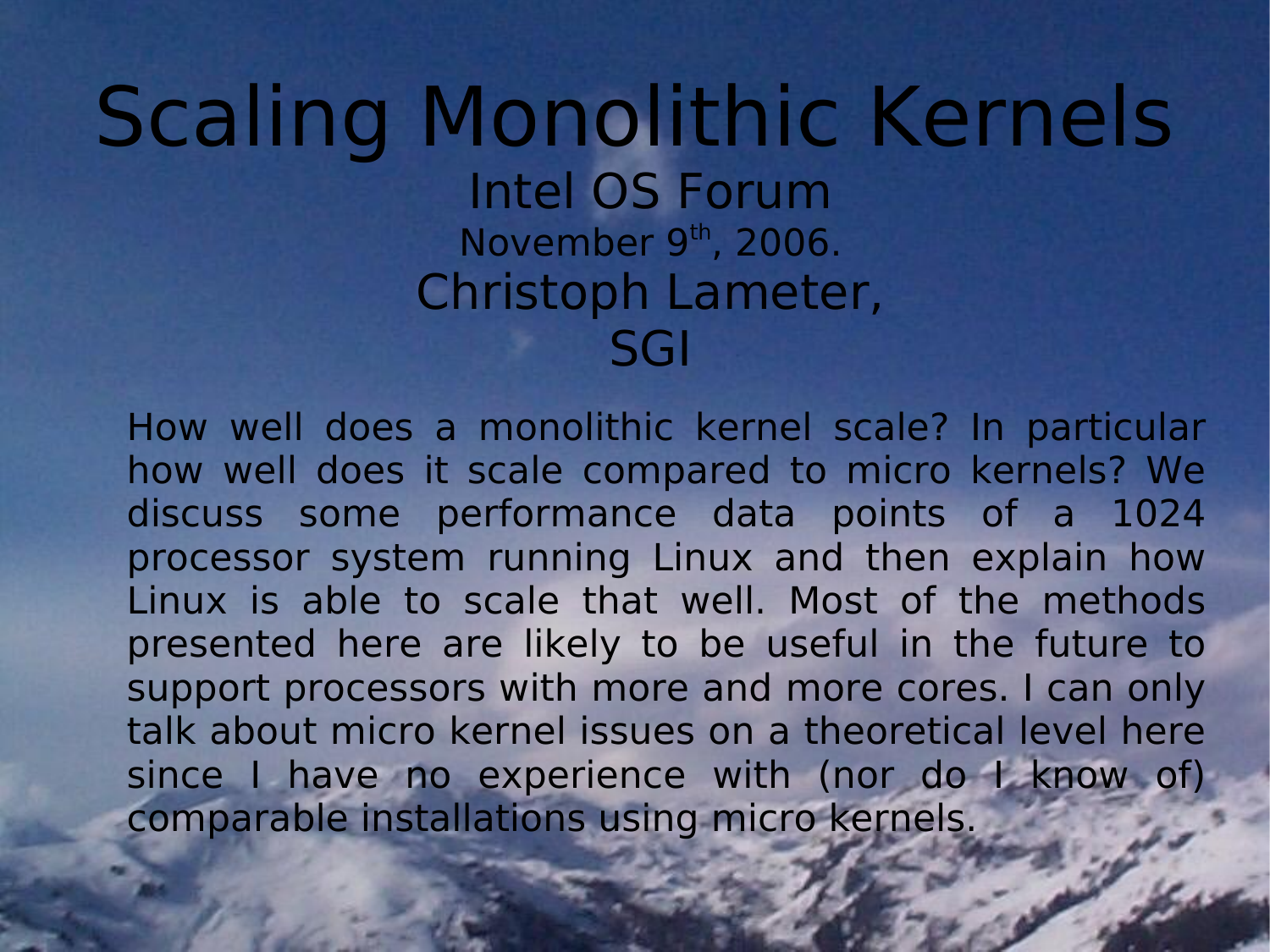# Page fault scaling @1024p

- SGI Altix System with 1024 nodes, 4 Terabyte main memory, 6.4 GB/s switched NUMA interlink fabric. This is the largest installation to date. Other more widely deployed configurations are 512p, 64p and 32p.
- 1024p configuration is SuSE Linux certified.
- Tests shown here are for 1p per node (Itanium Madison 9M). The system has now been upgraded to run with 4p (Montecito processors) per node and is now a 4096p system (performance numbers not available yet).
- The following diagrams show the time it takes to allocate 100 megabytes per process using 16k pages (higher allocation rates are available when using 256M pages).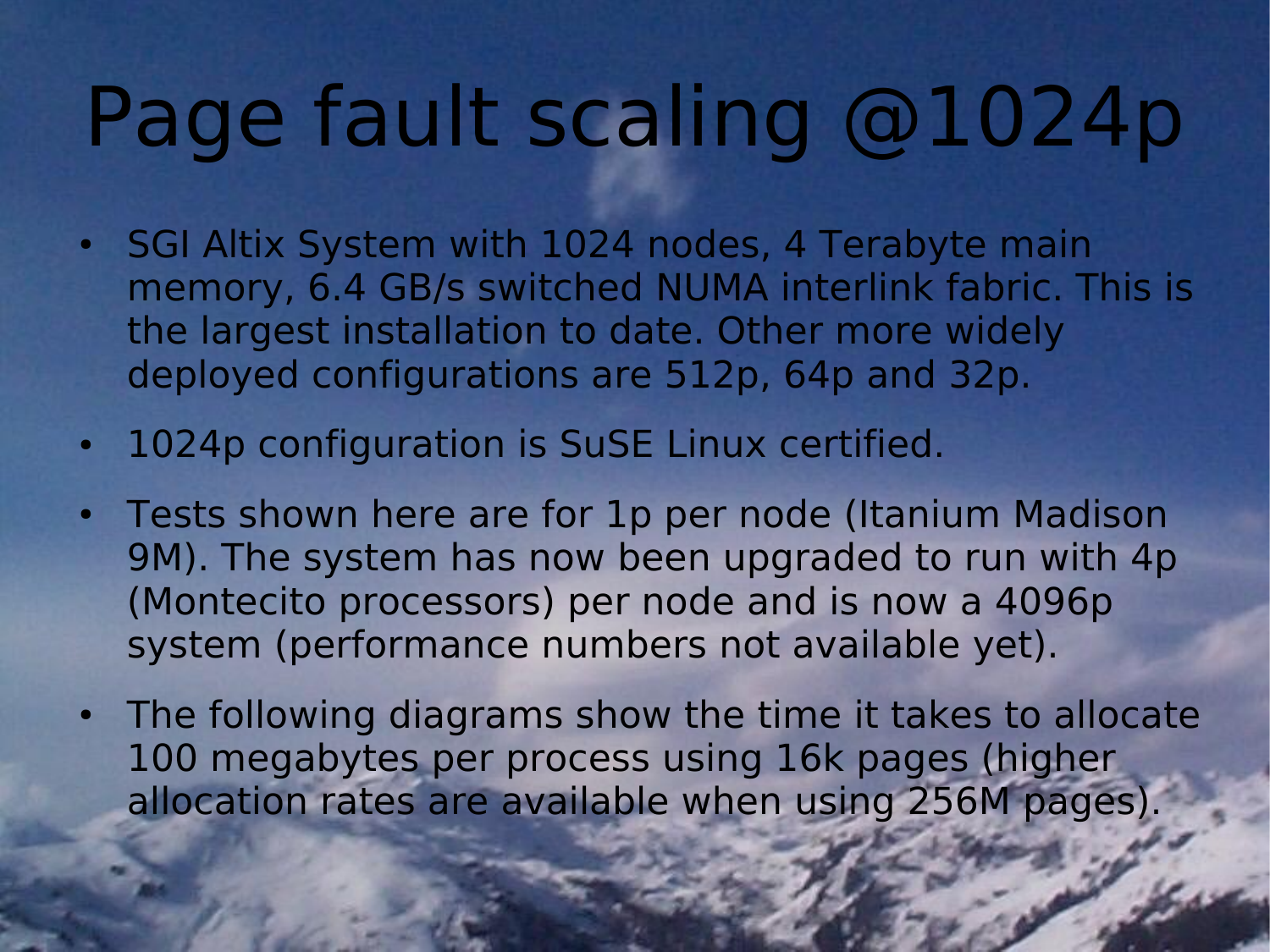#### **100 M allocations using separate processes**

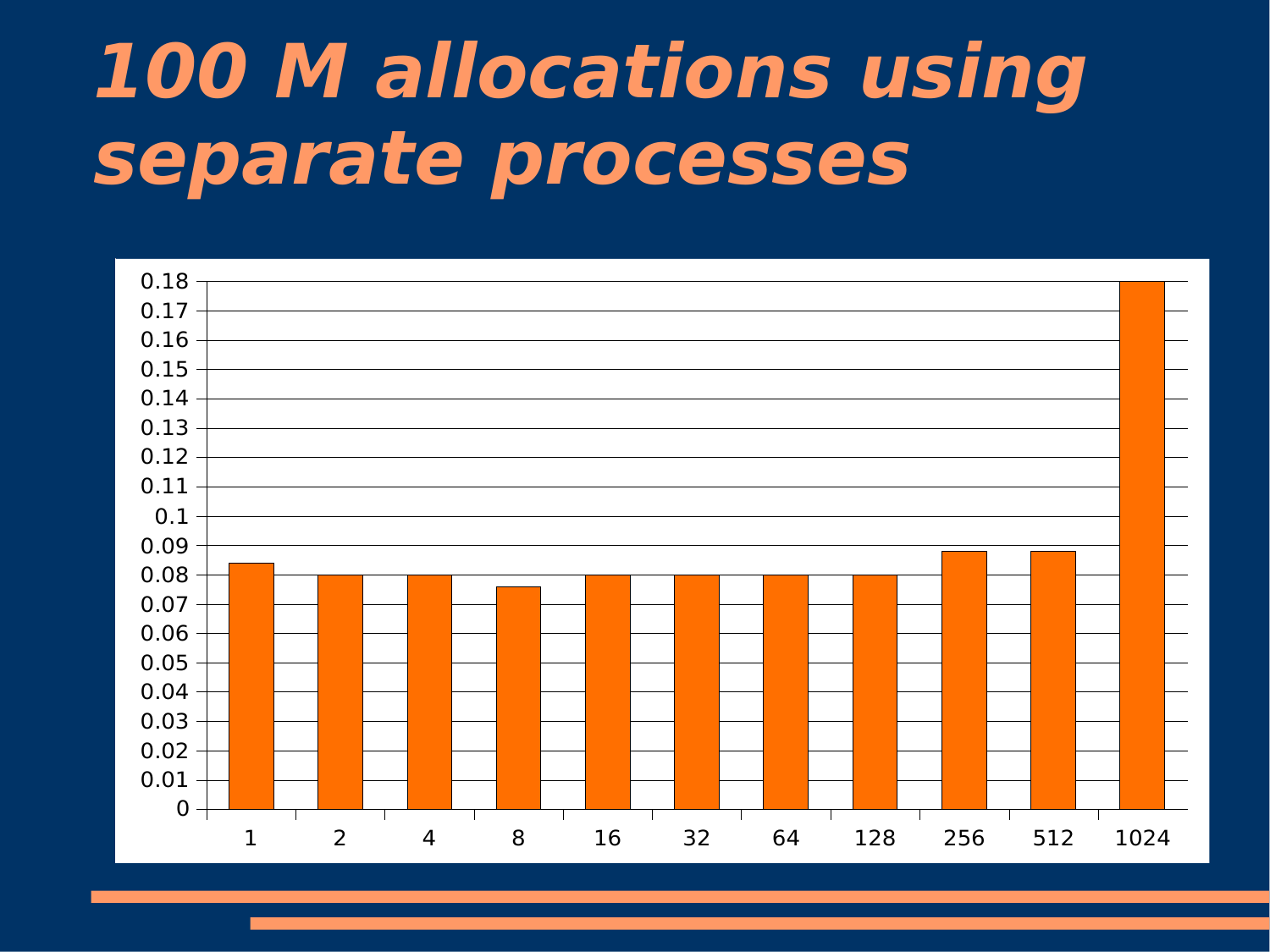#### **M allocations using a shared address space**

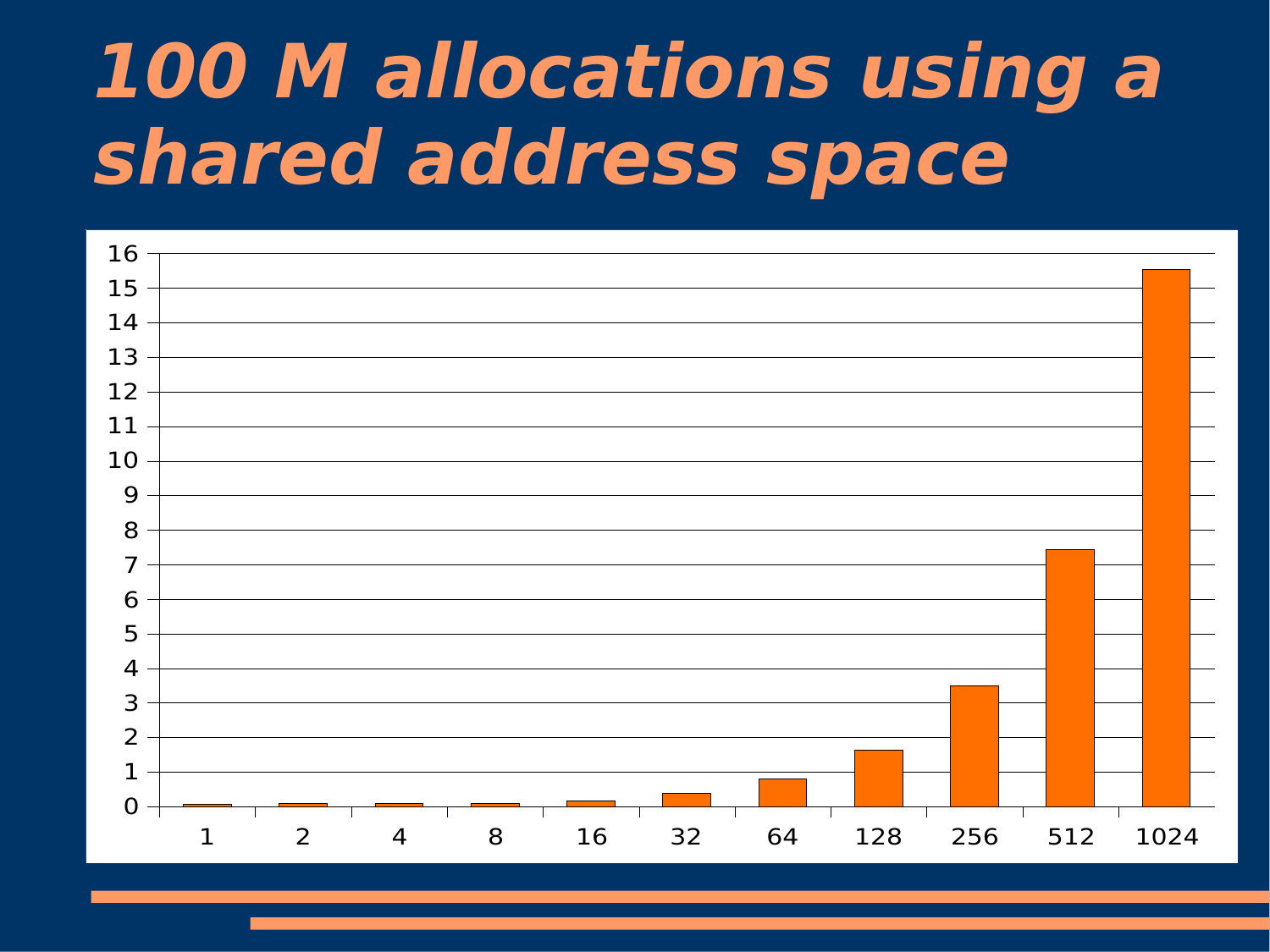## Micro Kernel

- Sadly no scaling data is available. There are comparisons for "nodes" (cluster nodes) that do not have a shared address space. This likely means that the issues coming with large address space have not yet been addressed for micro kernels.
- Micro kernel IPC requires transfers of messages via memory when communicating between different servers. There is a potential for high overhead and a problem of where to place the memory. IPC optimizations may result in portability issues.
- Advantage of failing servers not crashing the system. But the applications using the failing server likely also have to be taken down since a loss of state occurs.
- Advantage for isolation of device drivers. Ability to recover from faulty device drivers. Restrict what device drivers can do.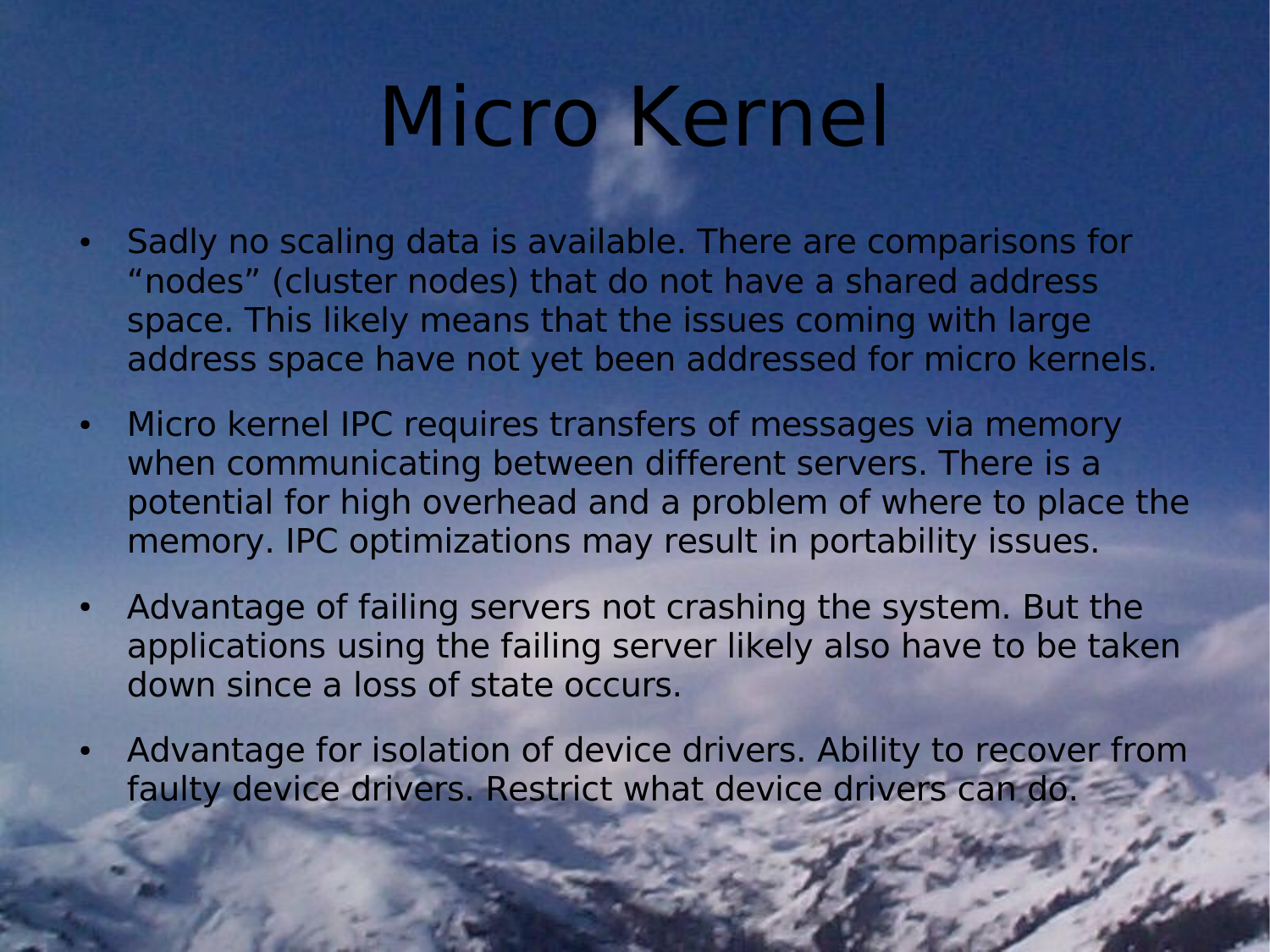## Monolithic OS

- Avoidance of context switches and memory based transfers. The integration of functionality allows more flexibility in the choice of how to implement Operating System functionality.
- Device drivers can be made loadable. Device driver control could be enhanced by running some drivers at other privilege levels. Then we need to deal with overhead for a transition to a different priviledge level. Modularization is not incompatible with the idea of a monolithic OS.
- Complexity: Dealt with by using modularization and abstractions at various levels that is independent from a processors execution context.

●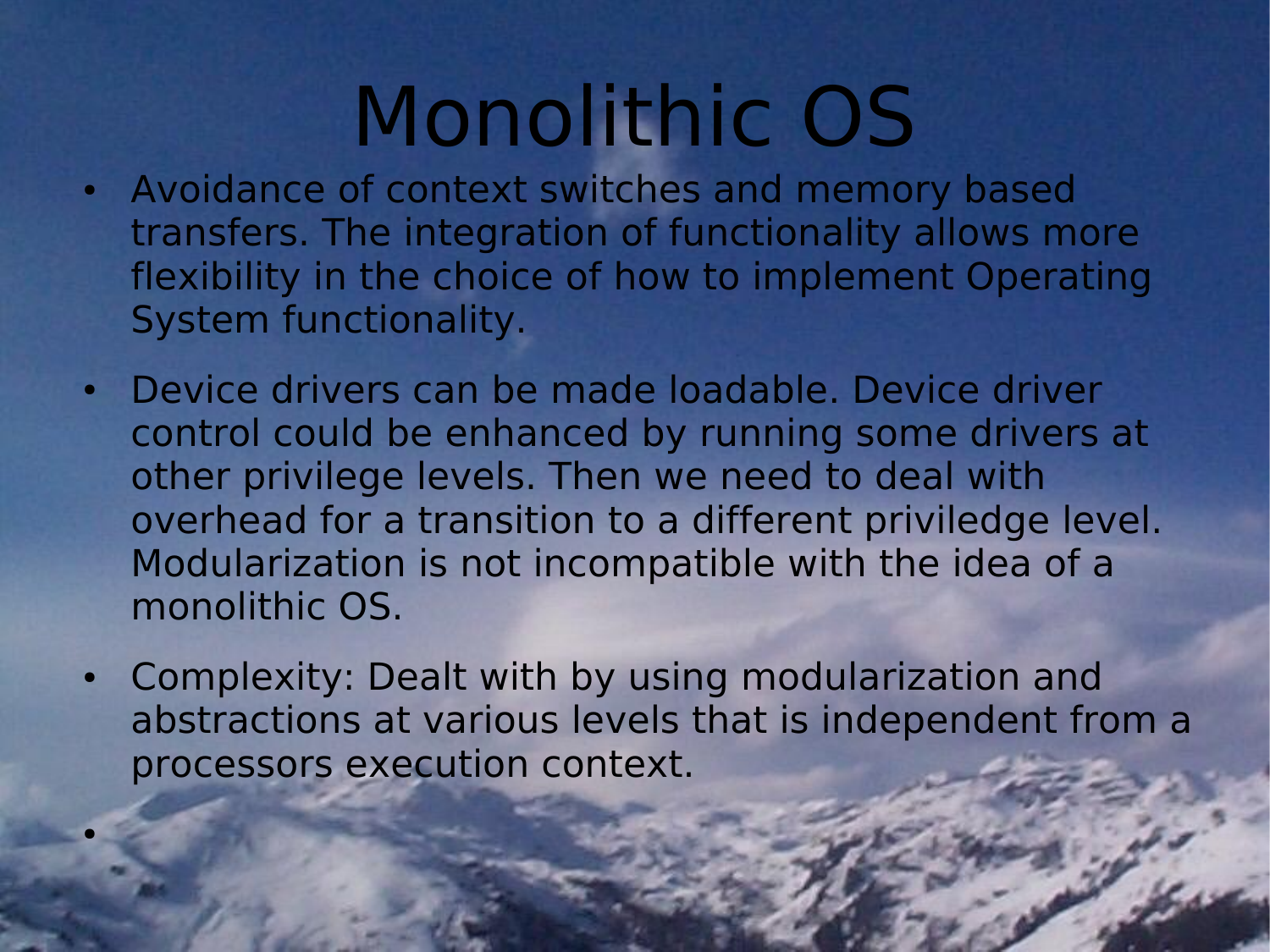# VMM + Monolithic OS

- Avoids Micro kernel IPC performance issues
- Multiple OS'es on one machine.
- RAS, Check pointing
- Advantages for Software Development
- Potential faster bootstrap. Check point boot.
- OS gets served an illusion instead of a real machine.
- Difficulty of integration with OS
- Portability. VMM is very near to the hardware.
- Performance problems
- OS experiences a loss of control of hardware.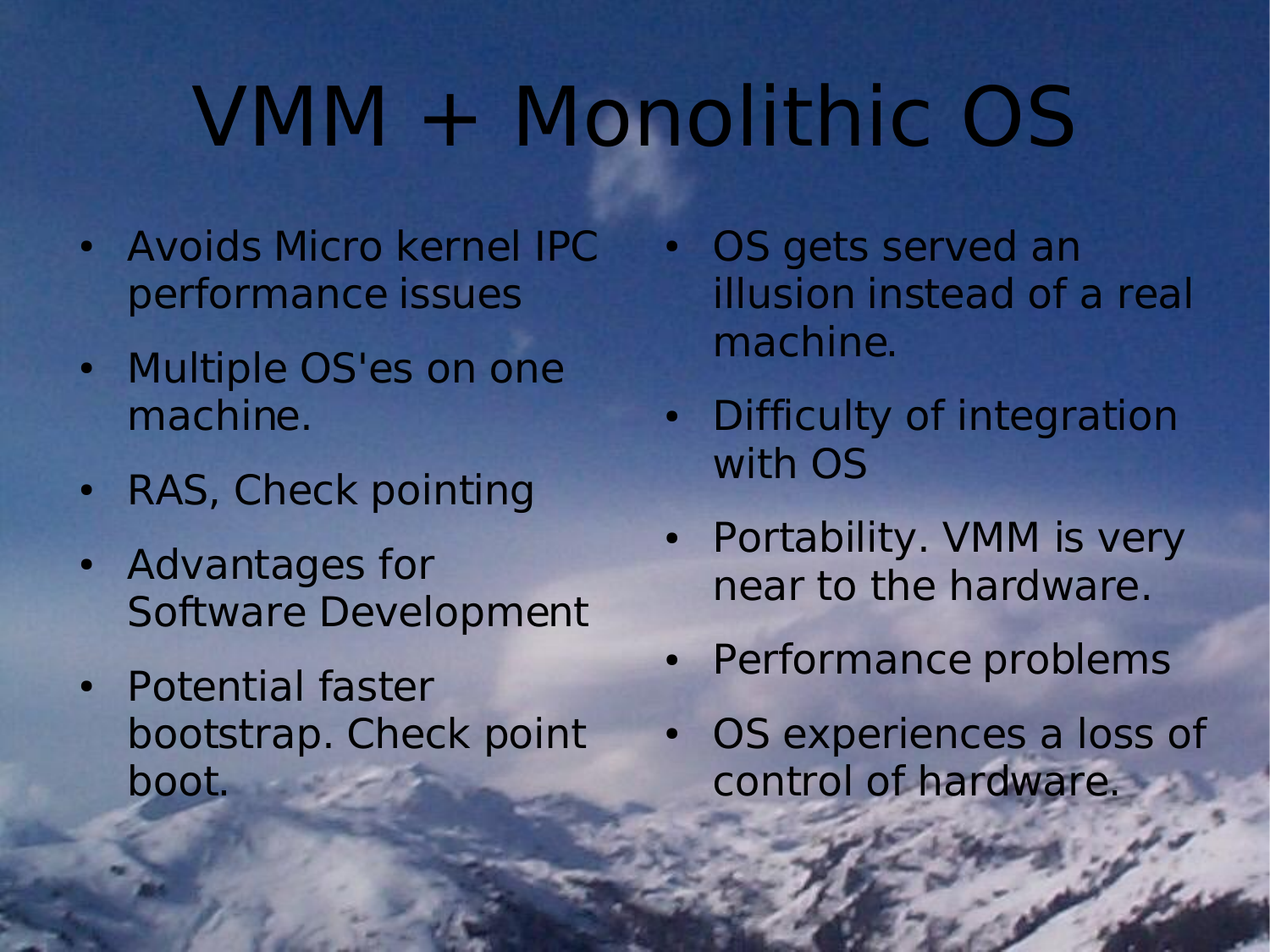# How Linux scales to high processor counts

- Per cpu areas globally or nested in other structures.
- Per node structures.
- Memory allocators aware of the distance to memory.
- Lock splitting by rewriting kernel subsystems.
- Independent structures.
- Cache line optimizations.
- Memory allocation control for a process or a set of processes.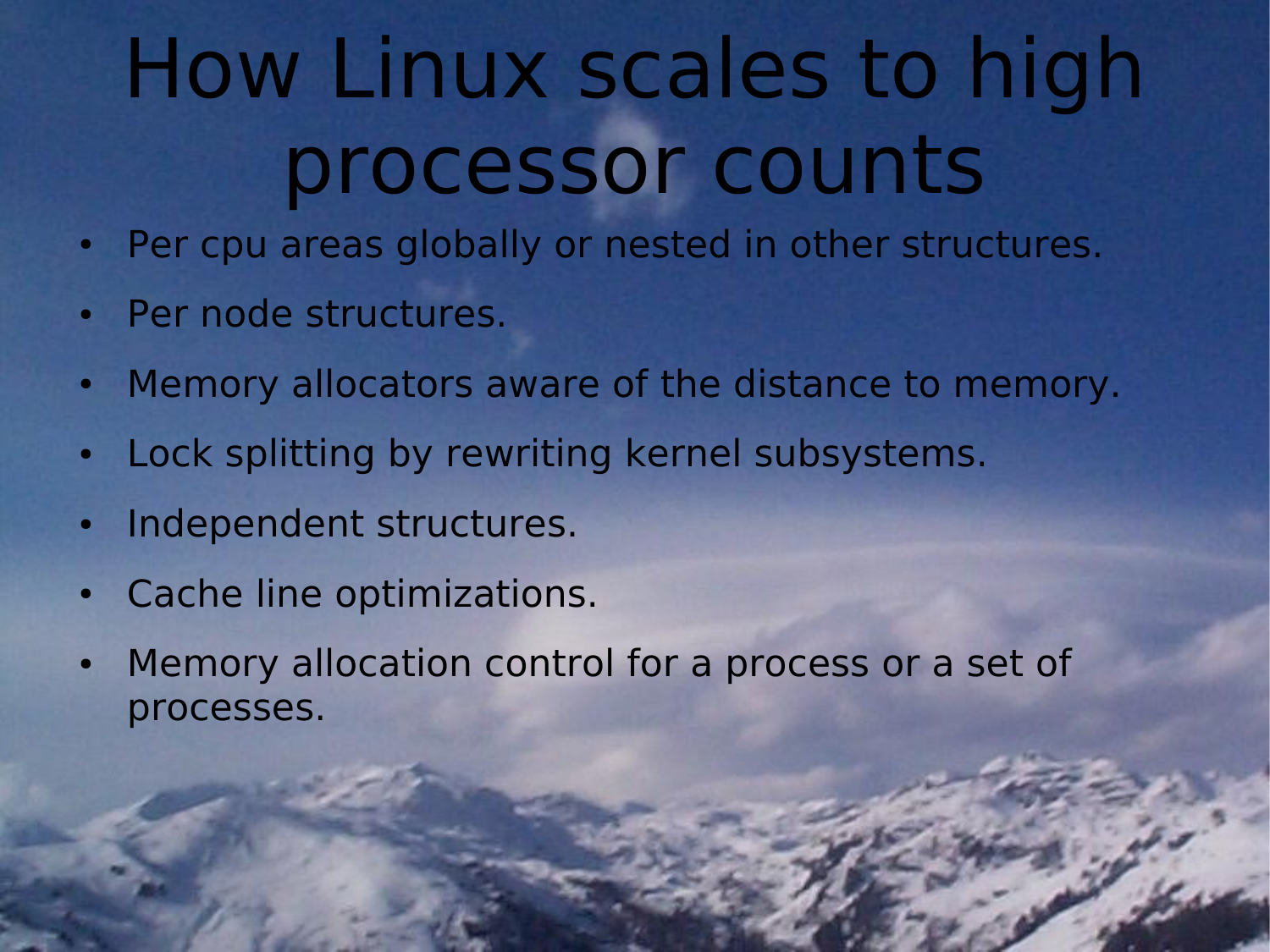# Linux Scaling Challenges

- Larger Systems (>64p) have issues with the file I/O since lock optimization has not yet been performed for inode and dentry cache.
- Number of TLB entries for large memory sets limits on performance.
- TLB pressure is avoided through huge pages. But huge pages cannot be fully supported by the VM.
- **NUMA logic must evolve** to keep up with scaling.
- A few per processor and per node areas grow by the power of two.
- Distance issues: The larger the system the larger the latencies.
- Sparsely populated per node and per cpu areas.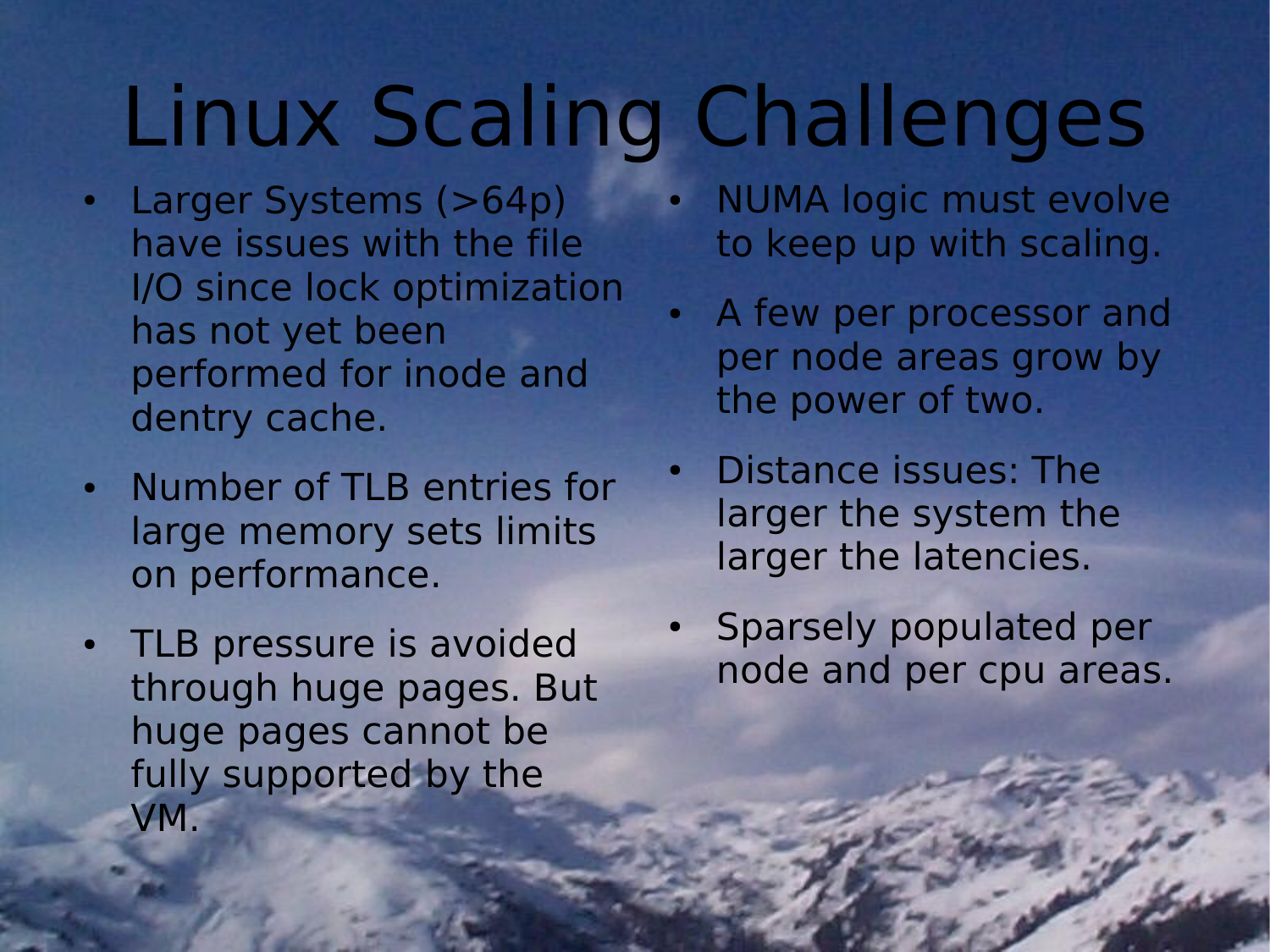# How to get to 4kp / 64kp

- Avoid power of 2 scaling for processors through redesign of some subsystems.
- MTBF increases with a significant amount of processors and nodes Allow processors/nodes to fail and be restarted. This requires more advanced support for a processes memory to be migrated to other nodes.
- Replication of kernel text and data segment to limit distance to code being executed (About a 40% win for some applications).
- Replication of page cache pages that are frequently accessed.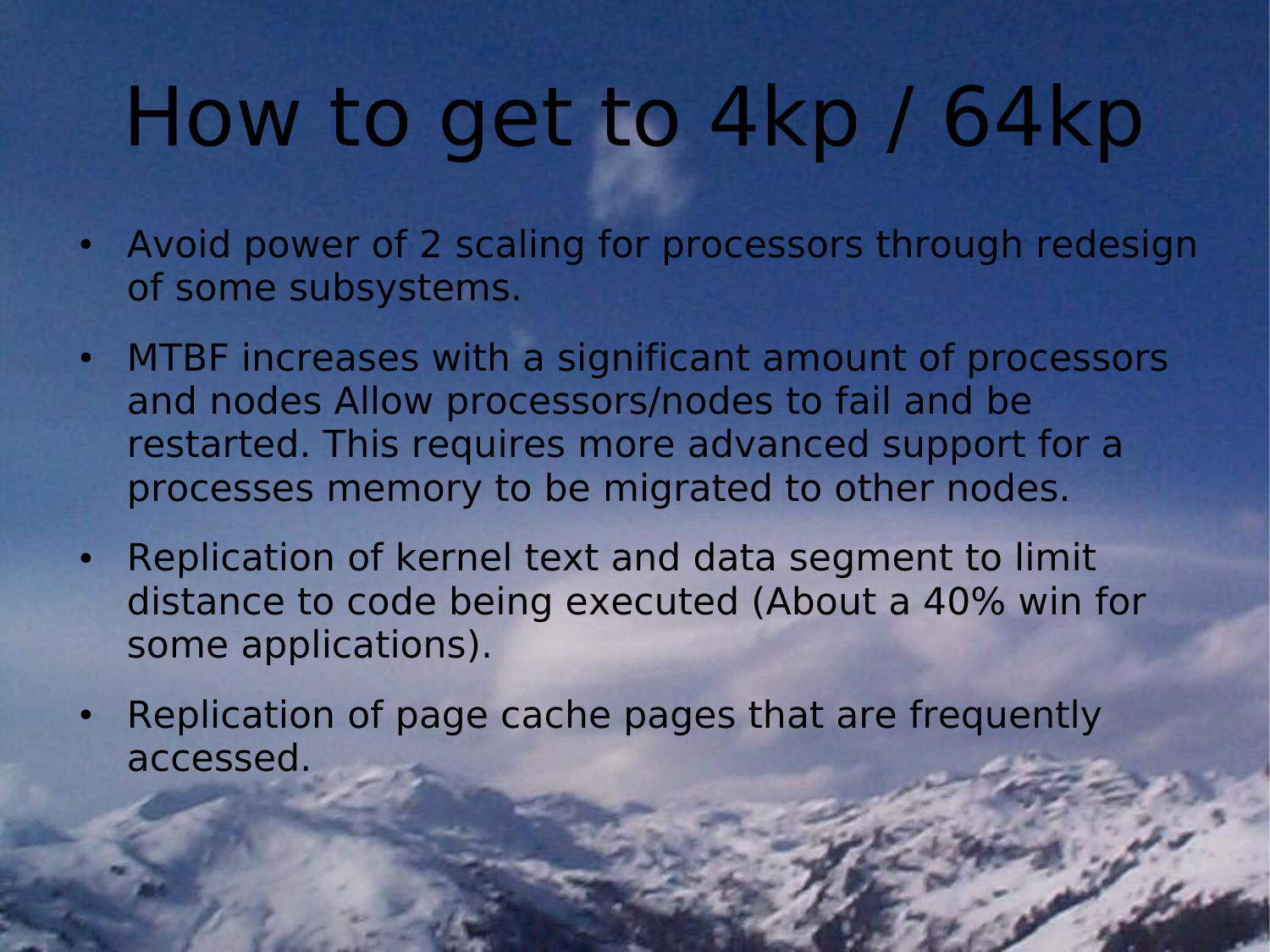#### Lock Locality

- Exclusive cache lines need to be acquired for locking.
- The larger the system the longer the distance to those cache lines and thus the less efficient locking becomes.
- Exclusive cache line transfers become expensive. We need to manage the locality of those cache lines. If the cache line is acquired by a node with several processors then these processes should all acquire the lock and do their work before we release the cache line for use on a different node.
- Locks may need to be migrated to the node closest to frequent users of a lock.
- Hierarchical Backoff locks have been pioneered by Zoran Radovic for this purpose and give a starting point for improved lock scaling.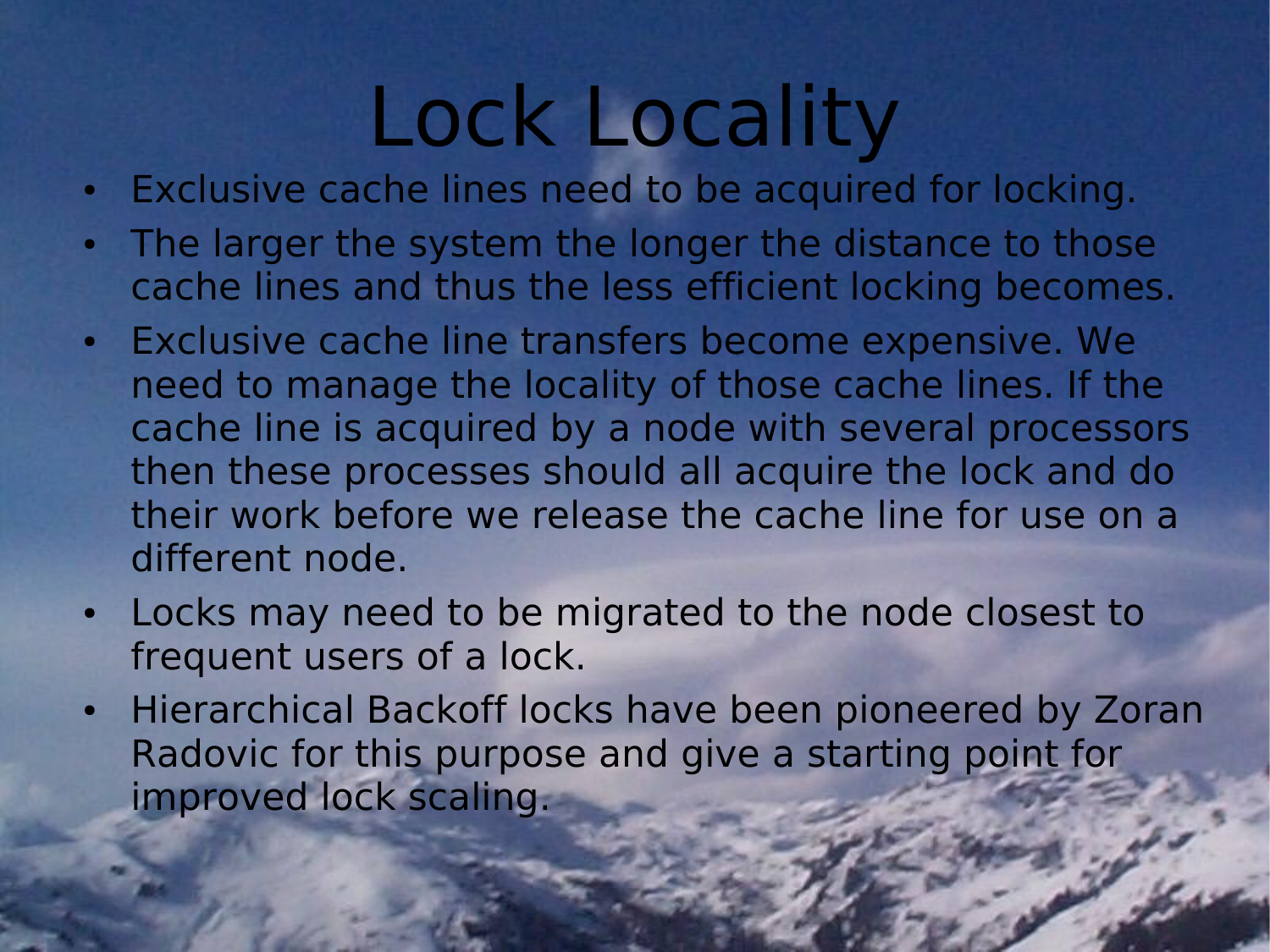## Replication of memory

- Reduce distance of processors to important control information by having it in multiple locations in the system.
- Easy to duplicate read only areas through virtual mappings.
- Mostly read only data needs to have a mechanism that allows a controlled update of configuration values.
- Difficulties of replicating page cache due to 1-1 assumption. Could be complex to dirty a replicated page.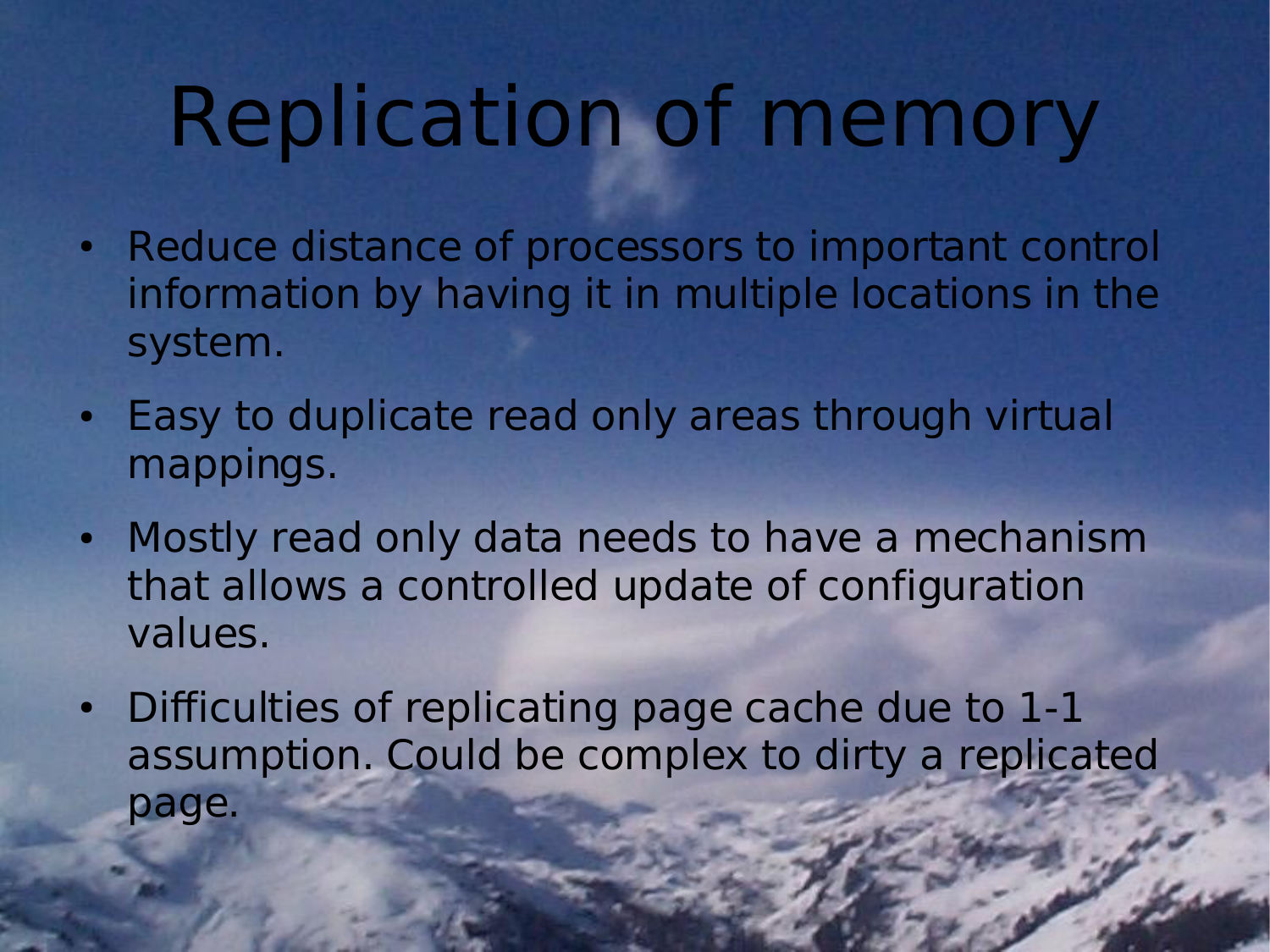## CMP scaling issues

- Multicore/Threading is a standard feature of processors.
- Likely result will be additional problems with saturated memory buses.
- Memory takes on NUMA characteristics. Performance varies depending on which path is taken to memory.
- Challenge of distribution of the processing load over various processor resources.
- The complexity of the Linux scheduler increases.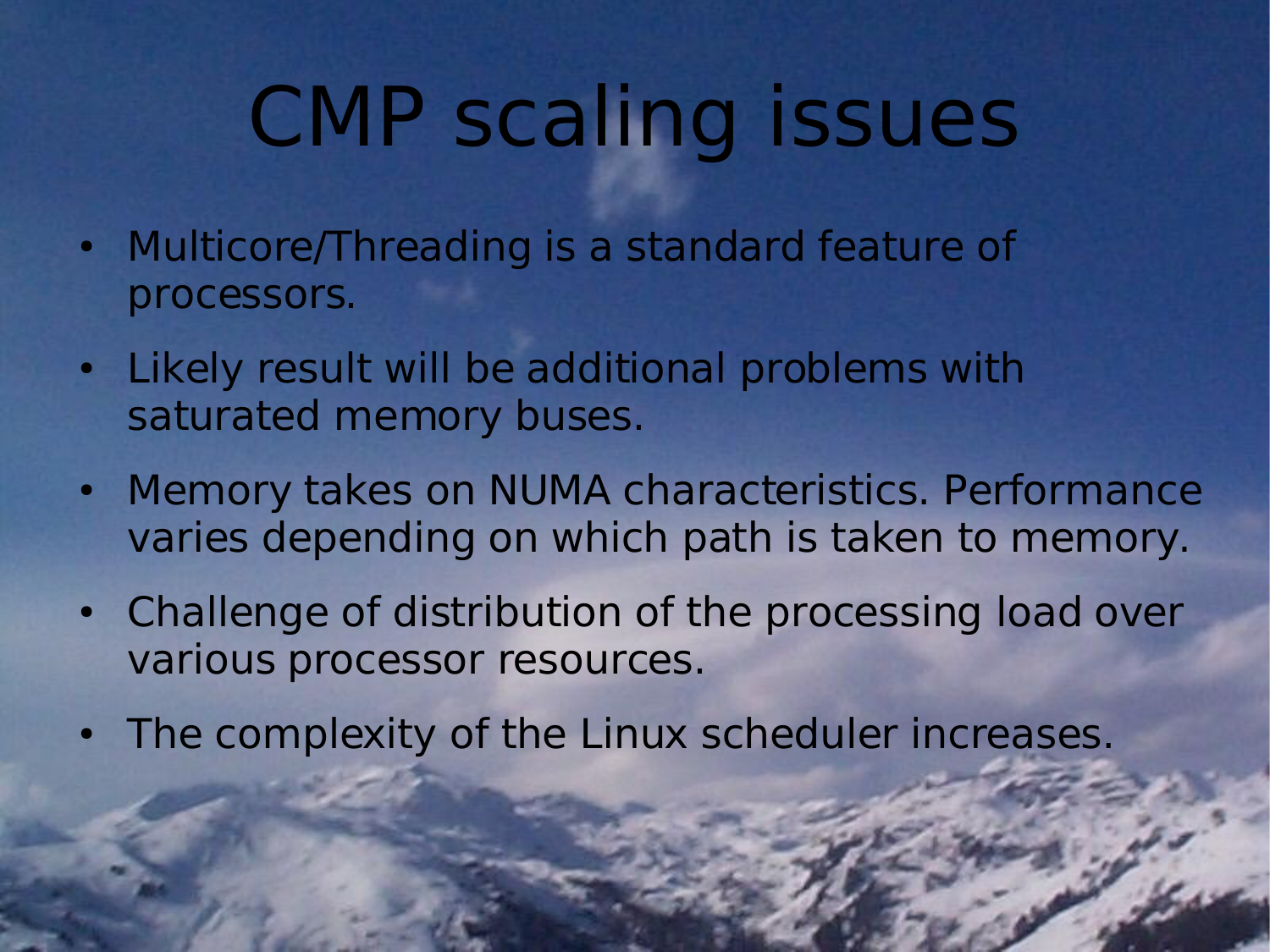## General MP scaling issues

- Sharing bad, local good, but sharing is required.
- Independent execution context are important.
- Per cpu gives good locality and avoids locking
- Per node gives good locality and localizes locks.
- Latencies depending on the distance. Need for tighter packing of processors in a system.
- But larger distances allow larger systems.
- The bigger the system the more distant most of the memory becomes.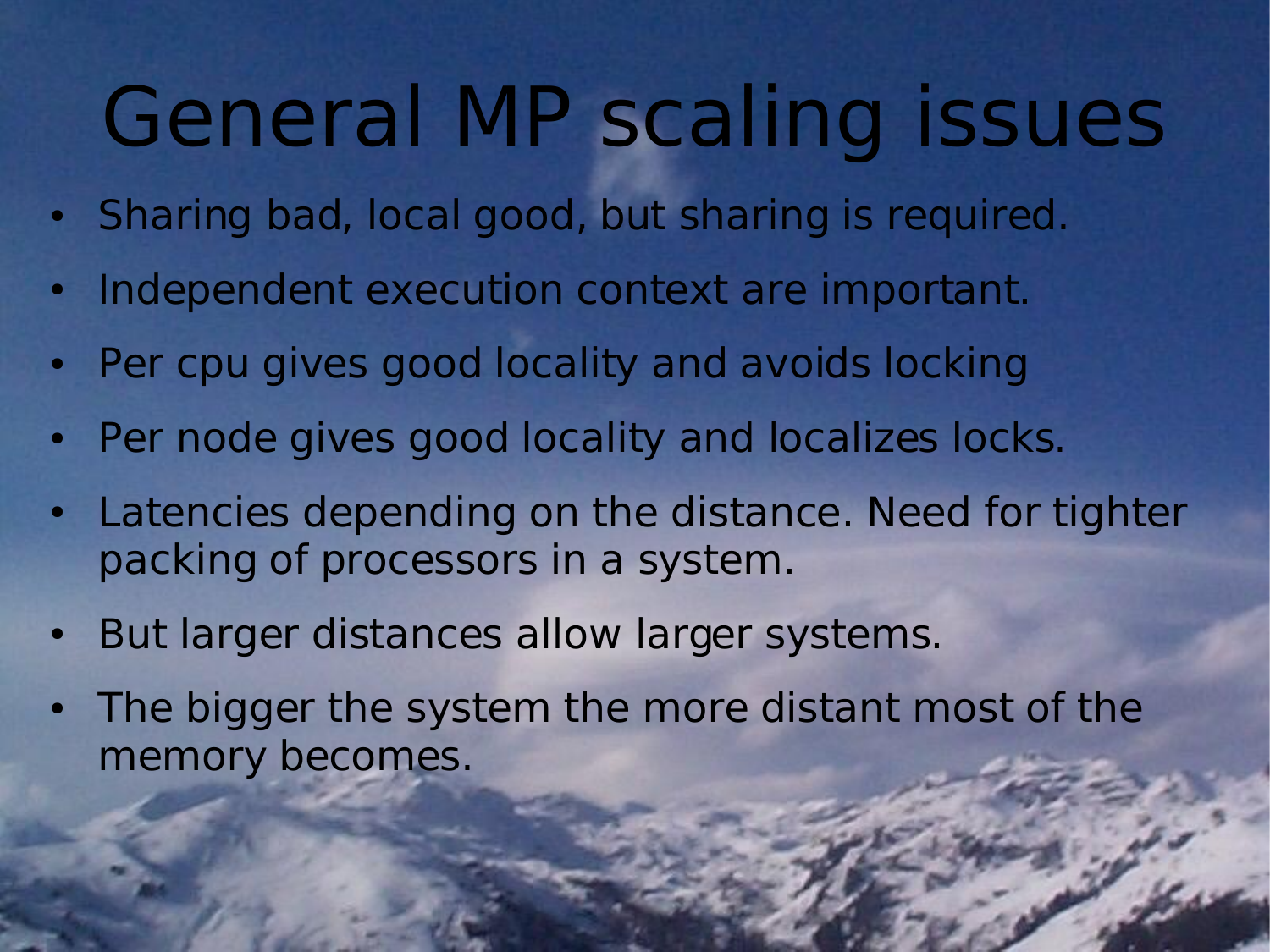# VMM scaling issues

- Potentiality of new bottlenecks due to necessity of locking within the VMM.
- Slow operations since certain information may have to be mirrored (Shadow page tables).
- Operations that were not serialized suddenly may become serialized (f.e. locking for shadow pages).
- VMM frequently must control I/O. Thus it may limit I/O throughput. Maybe IOMMUs will improve that situation?
- Time is not running smoothly anymore. Some VMMs maintain multiple timers and attempt to guess what the OS is doing before providing time.